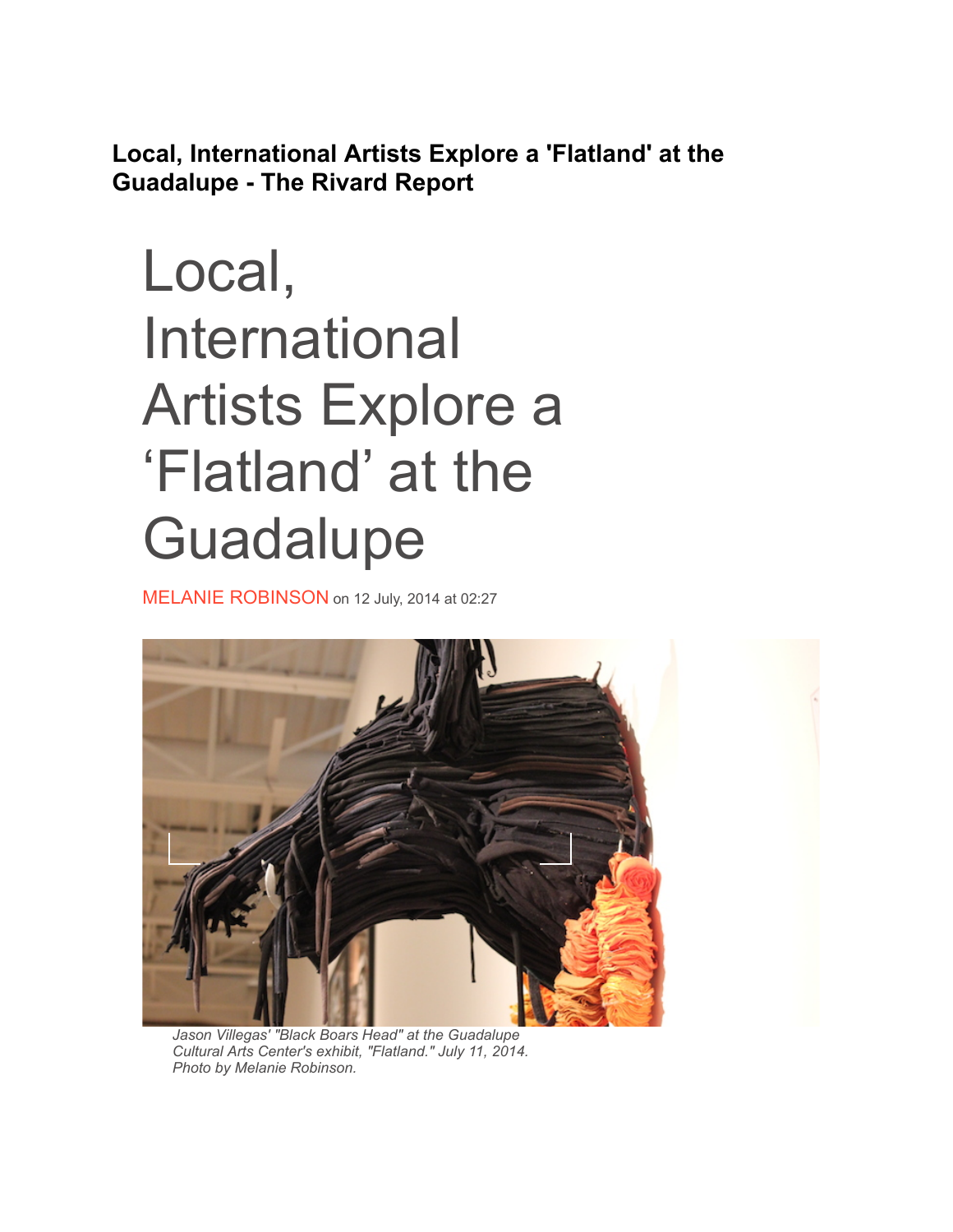Historically, the sharing of processes and styles has been inherent to the evolution of art. The fluidity and inevitability of influence thus creates a context in which creation is more accurately described as collaboration and less as appropriation.

"We are always being effected by what is around us," explains Patty Ortiz, executive director and curator of Guadalupe Cultural Arts Center. "The viewer observes, processes and reacts. It isn't necessarily good or bad, it just is."

["Flatland," an exhibition presented by the Guadalupe Cultural](https://www.google.com/url?sa=t&rct=j&q=&esrc=s&source=web&cd=1&cad=rja&uact=8&ved=0CB0QFjAA&url=http%3A%2F%2Fwww.guadalupeculturalarts.org%2F&ei=OMrAU5frH4eGyASi4oDwCA&usg=AFQjCNEaDNSQyq7mPql5h-c83_i9AyKJSw&sig2=dL0hduBdzj5lvWxkRwvlUg&bvm=bv.70810081,d.aWw) Arts Center, focuses on artist reactions to a world with increased ease of migration through technology. The gallery opened Friday night at the center's Museo Guadalupe and will be on display until Oct. 11.

The collection of local and international artists' work furthers the notion of "flatness" by referencing popular imagery from the artists' own and other cultures.

The idea of influence spans all artistic genres and can be viewed in every artist's work including Kurt Schwitters, Jackson Pollock, and Pablo Picasso, who openly used forms and markings of traditional tribal masks. Pop Art and its subsequent permutations, including music genres like hiphop and rap, have mastered the practice of "sampling" in which a portion of a sound is taken and reused as an instrument or sound.

The exponential growth of digital communication has equated to cultures colliding at an even more rapid rate. The universal presence of the actual flat screen monitor has brought about a two-dimensional mentality. Artists are increasingly being asked to juggle their ethnicity, cultural experience and global views to create works that are multilayered and distinct. The presenting artists of "Flatland" are at the intersection of cultural form, process and meaning in this emerging, "flat" world.

Featured local artists include Mark Hogensen, Leigh Anne Lester, Rigoberto Luna, Ann-Michele Morales and Ansen Seale, Xochi Solis (Austin) and Jason Villegas (Houston).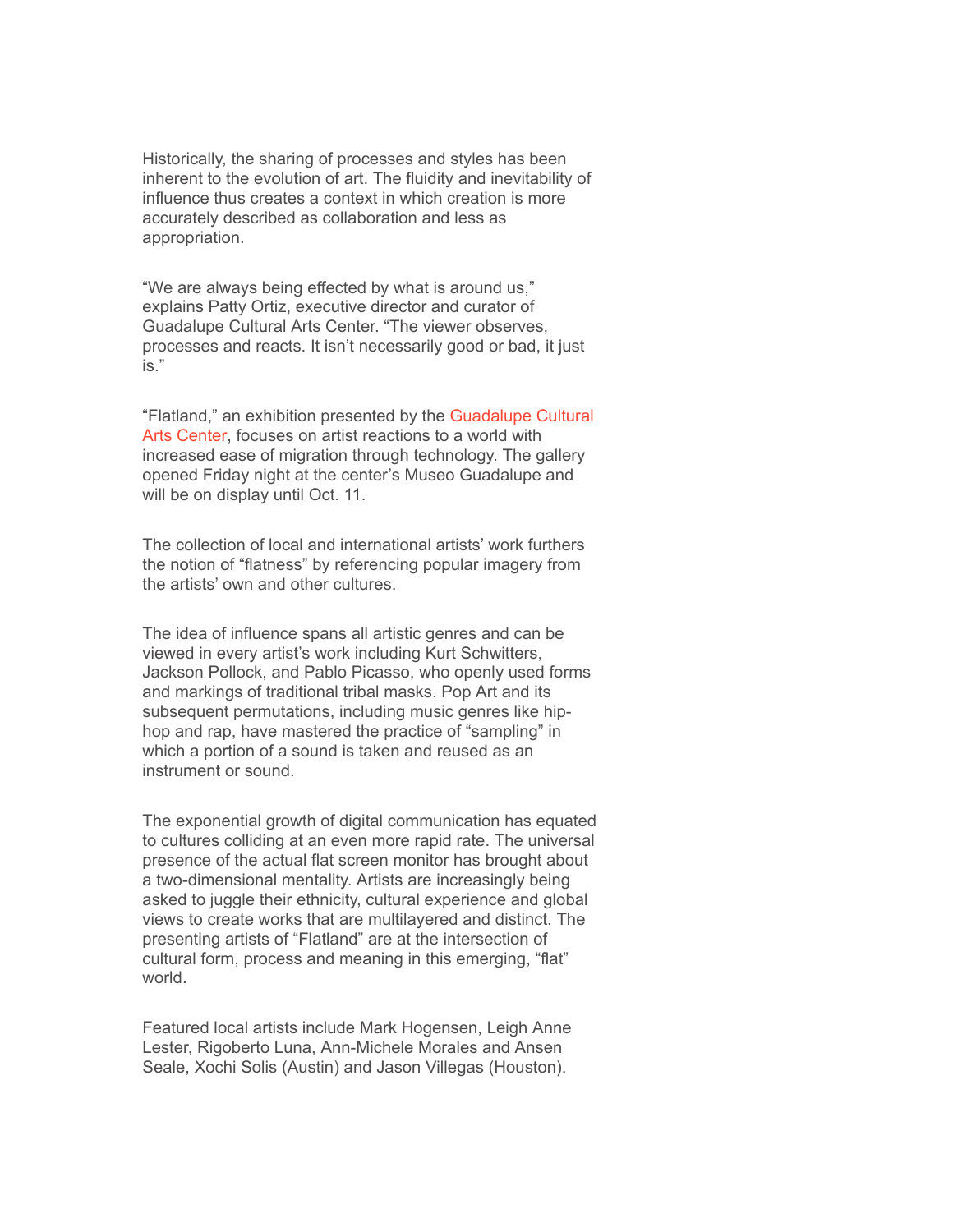Internationally, Carlos Aires of Spain, Francisco Merel of Panama City and Ricardo Rendón of Mexico also have works on display.

A few opening-night favorites included Cisco Merel's interactive piece titled "Self-Portrait," which uses an infrared camera and special software to record viewers as they enter his vibrant and colorful digital world. Using an animated version of his paintings as a backdrop, the images are only created with the participation of the viewer. A kind of selfie of epic proportions, the piece is reflective of how television and the digital field drive the viewer to forget one's existence in the physical world for a digital one.



*Brothers manipulate their virtual portraits in Cisco Merel's interactive piece titled "Self-Portrait" at the Guadalupe Cultural Arts Center's exhibit, "Flatland." July 11, 2014. Photo by Melanie Robinson.*

Carlos Aires' laser-cut vinyl record silhouettes attracted large crowds as well. "Love is in the Air (Fly edition)" results in a juxtaposition of romantic album titles against dark images of pornography and tragedy to illustrate the fine balance of the human condition. [Jerry Vale's vinyl "Born Free](http://www.ebay.com/itm/JERRY-VALE-BORN-FREE-pop-vocal-vinyl-LP-/300489756743)*[,"](http://www.ebay.com/itm/JERRY-VALE-BORN-FREE-pop-vocal-vinyl-LP-/300489756743)* for example, is cut from a prisoner's body with his chained hands held in the air. In contrast, love song albums have cupid cut-outs. Female bodies in provocative poses illustrate more suggestive albums.

Oritz holds each artist in high regard, but comments on her